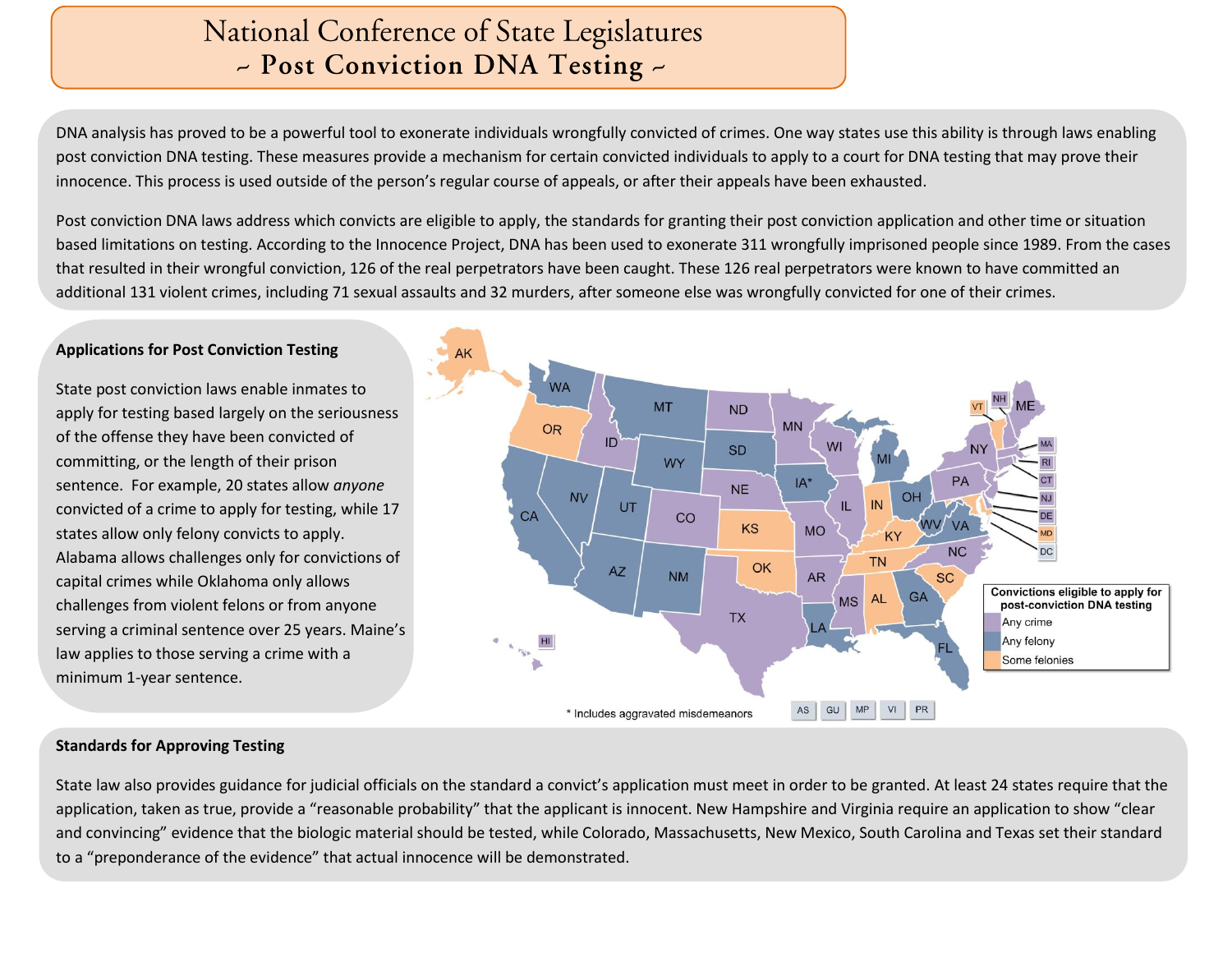# **Availability of Testing Based on Plea**

Some states restrict, or specifically authorize, access to post-conviction testing based upon a convicted person's plea at their original trial. Some argue that if a person plead guilty, then it is likely that they committed the original crime and have no need for post-conviction DNA testing. Others believe that postconviction testing should be available regardless of the original plea because an individual could have been coaxed into pleading guilty to avoid a more severe penalty even if they are innocent. Ten states and the District of Columbia specify that pleading guilty or nolo contendere does not impact a person's access to post-conviction testing. At least 5 states statutorily restrict post-conviction testing access for certain pleas or have additional requirements to grant testing in those circumstances.

# **Evidence Preservation**

As DNA analysis technology advances, samples thought unusable five or 10 years ago may now, or in the future, be able to yield valuable exculpatory evidence. That is why many states use statutes to standardize how biological evidence is preserved. If this evidence is not stored properly, it may deteriorate to the point of being completely unusable. These provisions are also noted in the chart below.

# **North Carolina's Innocence Inquiry Commission**

In North Carolina, the General Assembly created the [Innocence Inquiry Commission](http://www.innocencecommission-nc.gov/) "to investigate and evaluate post-conviction claims of factual innocence," and is the only state entity in the nation charged with investigating these claims. The Commission provides an independent forum, separate from the appeals process, for post-conviction claims of innocence in the state. If the Commission declares a person innocent they are free and cannot be retried for the same crime.

# **Federal Post Conviction Funding**

The National Institute Justice (NIJ), through the post [conviction DNA testing funding program](http://www.nij.gov/topics/justice-system/wrongful-convictions/Pages/postconviction-dna-funding-program.aspx) provides funds that assist states with the cost of post conviction testing. The funds can be used for the costs of reviewing cases and locating evidence. According to NIJ, these funds have been responsible for 11 exonerations since 2004.

# **Recent Legislation**

In 2013, Oklahoma enacted the "Post Conviction DNA Act" (HB 1068) enabling certain convicts to apply for DNA analysis. Representative Lee Denney, the bill's sponsor, noted the importance of the legislation, stating "If we have people sitting in our state prisons that are innocent we want to move as fast as we can to exonerate them. This law allows a pathway for them to seek reprieve from their sentence if they are truly innocent. New evidence or new technology for DNA that was not around at the time they were incarcerated may be able to give them a new trial. This law offers them that opportunity for a new hearing."

Also in 2013, Iowa (HB 527) expanded the eligibility of their post conviction DNA laws, allowing individuals convicted of an aggravated misdemeanor to apply for testing.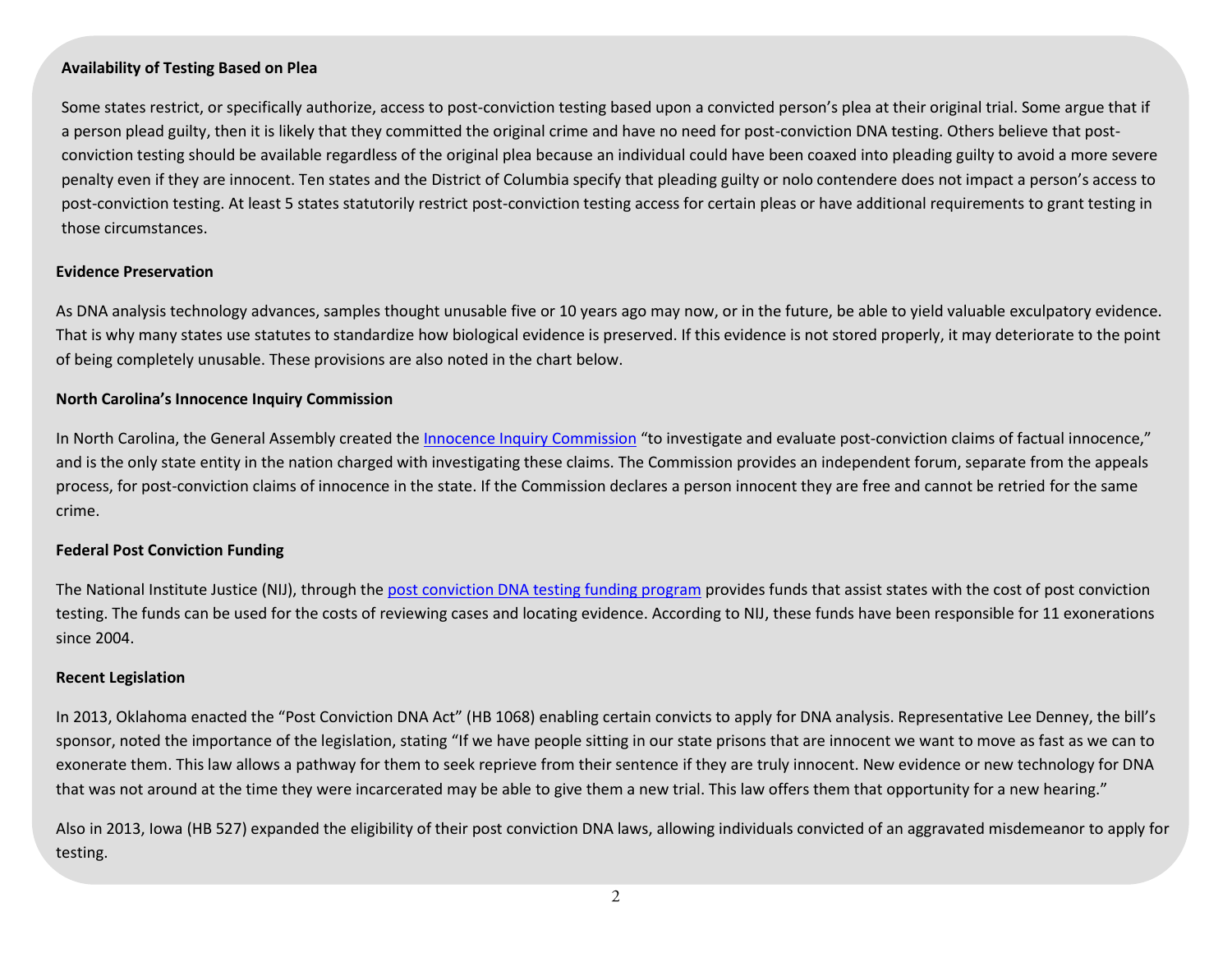| <b>State &amp; Statute</b>                      | <b>What Convicted Crimes</b><br>are Eligible to Apply for<br><b>Testing?</b> | <b>Standards for Reviewing</b><br>the Application                                                                             | <b>Limits</b>                                                                                             | <b>Availability of Testing</b><br><b>Based on Plea</b>                                                                                                            | <b>Preservation of Evidence</b><br><b>Statutes</b> |
|-------------------------------------------------|------------------------------------------------------------------------------|-------------------------------------------------------------------------------------------------------------------------------|-----------------------------------------------------------------------------------------------------------|-------------------------------------------------------------------------------------------------------------------------------------------------------------------|----------------------------------------------------|
| <b>Alabama</b><br>$$15-18-200$                  | Capital offenses                                                             | Facial results should<br>demonstrate actual innocence                                                                         | Must file within one year of<br>conviction                                                                |                                                                                                                                                                   |                                                    |
| <b>Alaska</b><br>§ 12.73.010                    | Felony offenses against<br>the person                                        | Raises reasonable probability of<br>actual innocence                                                                          |                                                                                                           | Must not have pled guilty or<br>nolo contendere, but court<br>can waive this requirement                                                                          | § 12.36.200                                        |
| <b>Arizona</b><br>$$13-4240$                    | Any felony                                                                   | Reasonable probability                                                                                                        |                                                                                                           |                                                                                                                                                                   | $$13-4221$                                         |
| <b>Arkansas</b><br>§§ 16-112-201 through<br>208 | Any crime                                                                    | Theory of defense would<br>establish actual innocence                                                                         | Can't apply when direct<br>appeal is available, must not<br>have waived testing in original<br>proceeding |                                                                                                                                                                   | $$12-12-104$                                       |
| <b>California</b><br>Penal Code § 1405          | Any felony                                                                   | Reasonable probability                                                                                                        |                                                                                                           | Specifies that guilty or nolo<br>contendere pleas do not limit<br>availability of testing                                                                         | Penal Code § 1417.9                                |
| Colorado<br>§§ 18-1-411 through 417             | Any crime                                                                    | Preponderance of evidence that<br>DNA testing will demonstrate<br>actual innocence                                            |                                                                                                           |                                                                                                                                                                   | §§ 18-1-1101 through 1108                          |
| <b>Connecticut</b><br>§ 54-102-kk               | Any crime                                                                    | Reasonable probability                                                                                                        |                                                                                                           |                                                                                                                                                                   | § 54-102ji                                         |
| <b>Delaware</b><br>Tit.11, § 4504               | Any crime                                                                    | Analysis will be beneficial<br>Prima facie                                                                                    | Must be filed within three<br>years of final judgment                                                     |                                                                                                                                                                   |                                                    |
| <b>District of Columbia</b><br>§ 22-4133        | Any crime of violence                                                        | Reasonable probability                                                                                                        |                                                                                                           | Specifies that individuals<br>who pled guilty are eligible<br>to apply for testing                                                                                | § 22-4134                                          |
| Florida<br>§§ 925.11, .12                       | Any felony                                                                   | Reasonable probability                                                                                                        |                                                                                                           | Guilty plea or nolo<br>contendere prior to July 1,<br>2006 may apply. Guilty or<br>nolo contendere after July 1,<br>2006 may apply under<br>limited circumstances | §925.11                                            |
| Georgia<br>$$5-5-41$                            | Any felony                                                                   | Reasonable probability                                                                                                        |                                                                                                           |                                                                                                                                                                   | $$17-5-56$                                         |
| Hawaii<br>§§ 844D-121 through 133               | Any crime                                                                    | Reasonable probability                                                                                                        |                                                                                                           | Specifies that guilty or nolo<br>contendere pleas do not limit<br>availability of testing                                                                         | § 844D-126                                         |
| Idaho<br>§§19-4901, 02                          | Any crime                                                                    | Result of testing has scientific<br>potential to show that it is more<br>probable than not that the<br>petitioner is innocent |                                                                                                           |                                                                                                                                                                   |                                                    |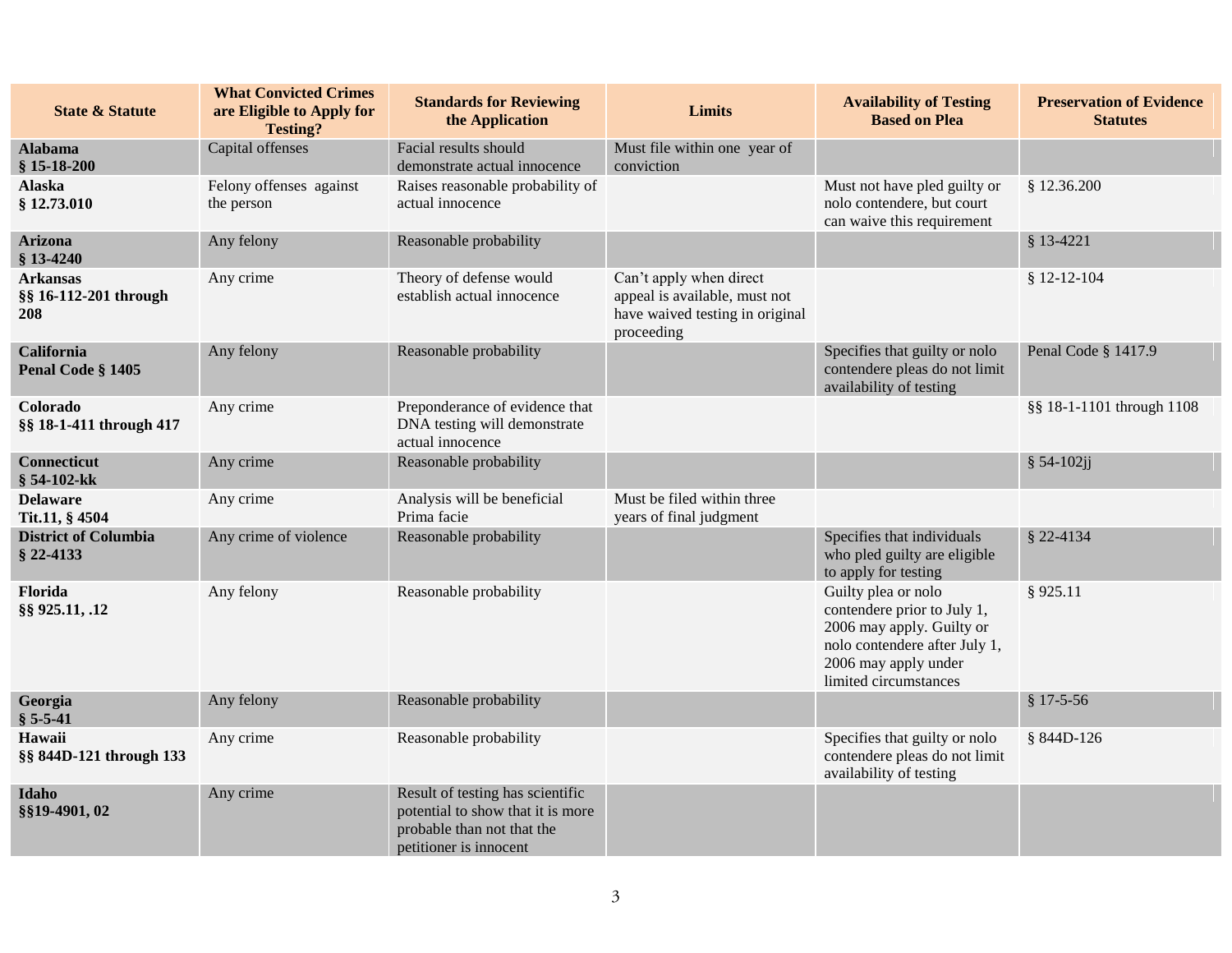| <b>State &amp; Statute</b>                                                                                         | <b>What Convicted Crimes</b><br>are Eligible to Apply for<br><b>Testing?</b>                                                                                                | <b>Standards for Reviewing</b><br>the Application                                                                              | <b>Limits</b>                                                                                                               | <b>Availability of Testing</b><br><b>Based on Plea</b>                             | <b>Preservation of Evidence</b><br><b>Statutes</b> |
|--------------------------------------------------------------------------------------------------------------------|-----------------------------------------------------------------------------------------------------------------------------------------------------------------------------|--------------------------------------------------------------------------------------------------------------------------------|-----------------------------------------------------------------------------------------------------------------------------|------------------------------------------------------------------------------------|----------------------------------------------------|
| <b>Illinois</b><br>Ch. 725, § 5/116-3                                                                              | Any crime                                                                                                                                                                   | Result of testing has scientific<br>potential produce new evidence<br>relevant to defendant's<br>assertion of actual innocence |                                                                                                                             |                                                                                    | Ch. 725, § 5/116-4                                 |
| <b>Indiana</b><br>§§ 35-38-7-1through 19                                                                           | Murder, Class A, B, C<br>felony until July 1, 2014.<br>Expanded to include Level<br>4 and Level 5 felonies<br>committed after June 30,<br>2014.                             | Prima facie showing/reasonable<br>probability                                                                                  |                                                                                                                             |                                                                                    | $$35-38-7-14$                                      |
| Iowa<br>\$81.10                                                                                                    | Any felony until July 1,<br>2014. Expanded to include<br>aggravated misdemeanors<br>after July 1, 2014.                                                                     | Reasonable probability and<br>material to the issue                                                                            |                                                                                                                             | Specifies that individuals<br>who pled guilty are eligible<br>to apply for testing | \$81.10(10)                                        |
| <b>Kansas</b><br>§ 21-2512                                                                                         | First degree murder and<br>rape                                                                                                                                             | May produce non-cumulative,<br>exculpatory evidence                                                                            |                                                                                                                             |                                                                                    |                                                    |
| <b>Kentucky</b><br>§422.285                                                                                        | Capital offense, Class A<br>felony, Class B felony,<br>violent offense                                                                                                      | Reasonable probability it will<br>exculpate                                                                                    |                                                                                                                             |                                                                                    | \$524.140                                          |
| Louisiana<br>Crim. Pro. § 926.1 - prior<br>to August 31, 2014<br>§§ 930.4, 930.8 - after<br><b>August 31, 2014</b> | Any felony                                                                                                                                                                  | Articulable doubt                                                                                                              | Any claim for relief which<br>was fully litigated in an appeal<br>will not be considered. Must<br>be filed within two years |                                                                                    | Crim. Pro. § 926.1                                 |
| <b>Maine</b><br>Tit. 15 §§ 2136-2138                                                                               | A crime with a minimum 1<br>year sentence                                                                                                                                   | Prima facie evidence material<br>to conviction                                                                                 | Must be filed within two years<br>of conviction                                                                             |                                                                                    |                                                    |
| <b>Maryland</b><br>Crim. Proc. Code § 8-201                                                                        | First degree murder,<br>second degree murder,<br>manslaughter, first degree<br>rape, second degree rape,<br>first degree sexual offense,<br>second degree sexual<br>offense | Reasonable probability it will<br>exculpate                                                                                    |                                                                                                                             |                                                                                    | Crim. Proc. Code 8-201                             |
| <b>Massachusetts</b><br>Ch. 278A §§ 2 through 18                                                                   | Any crime                                                                                                                                                                   | Preponderance of evidence<br>material to identification                                                                        |                                                                                                                             |                                                                                    | Ch. 278A § 16                                      |
| Michigan<br><b>Comp Laws § 770.16</b>                                                                              | Any felony                                                                                                                                                                  | Prima facie evidence material<br>to conviction                                                                                 | Must be filed by Jan. 1, 2016                                                                                               |                                                                                    | \$770.16(12)                                       |
| <b>Minnesota</b><br>§§ 590.01 through .06                                                                          | Any crime                                                                                                                                                                   | Prima facie evidence material<br>to conviction                                                                                 | Must be filed within two years<br>of final judgment                                                                         |                                                                                    | $§$ 590.10                                         |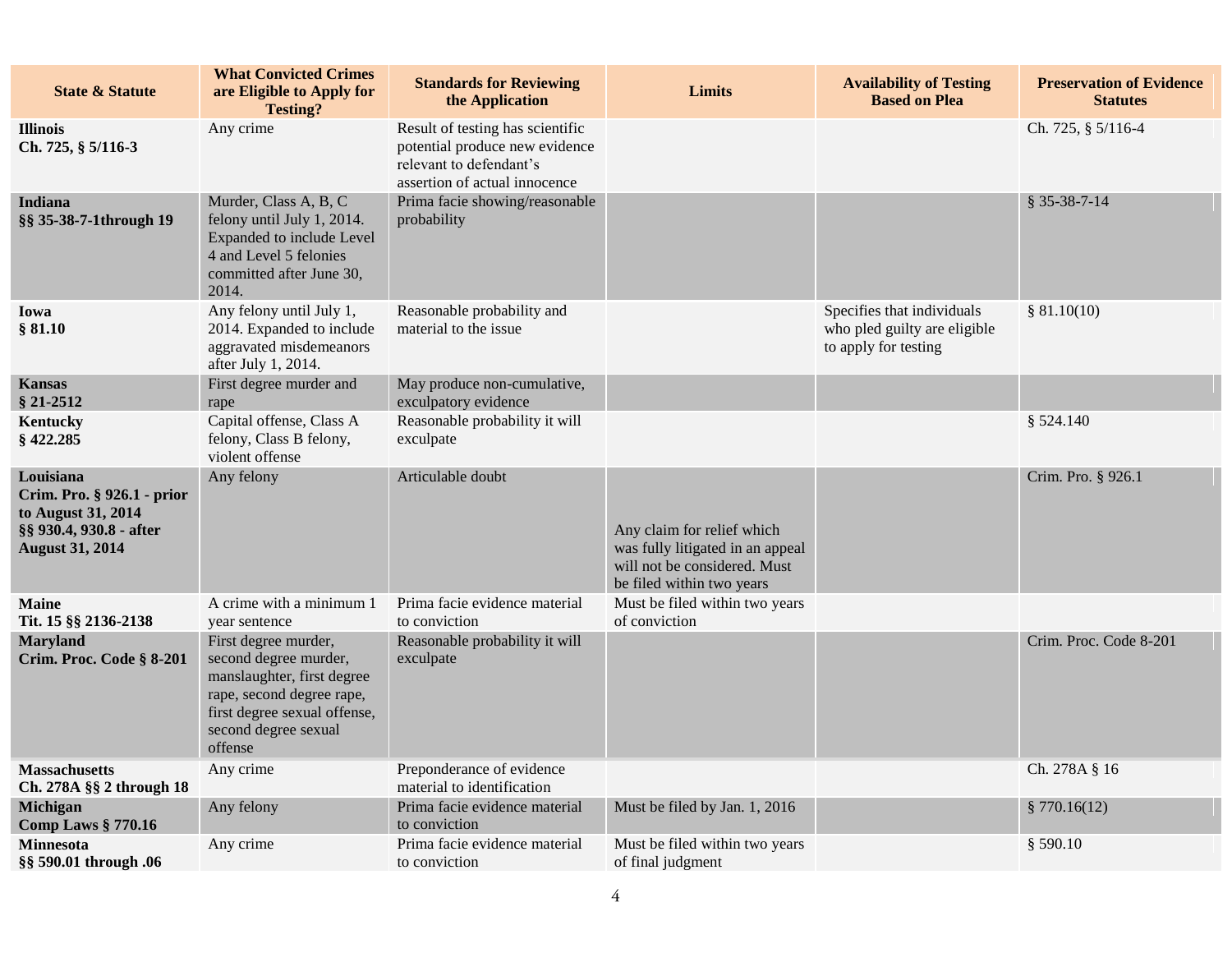| <b>State &amp; Statute</b>                          | <b>What Convicted Crimes</b><br>are Eligible to Apply for<br><b>Testing?</b> | <b>Standards for Reviewing</b><br>the Application                                                                   | Limits                                                                                                                     | <b>Availability of Testing</b><br><b>Based on Plea</b>                                                                 | <b>Preservation of Evidence</b><br><b>Statutes</b> |
|-----------------------------------------------------|------------------------------------------------------------------------------|---------------------------------------------------------------------------------------------------------------------|----------------------------------------------------------------------------------------------------------------------------|------------------------------------------------------------------------------------------------------------------------|----------------------------------------------------|
| Mississippi<br>$§$ 99-39-5                          | Any crime                                                                    | Reasonable likelihood of more<br>probative results                                                                  | Must be filed within three<br>years of final judgment                                                                      | Specifies that those who pled<br>guilty, nolo contendere,<br>confessed or admitted to a<br>crime may apply for testing | $$99-49-1$                                         |
| <b>Missouri</b><br>§ 547.035                        | Any crime                                                                    | Reasonable probability it will<br>exculpate                                                                         |                                                                                                                            |                                                                                                                        | \$650.056                                          |
| Montana<br>§§ 46-21-110, 53-1-214                   | Any felony                                                                   | Prima facie evidence material<br>to conviction                                                                      |                                                                                                                            |                                                                                                                        | $§$ 46-21-111                                      |
| <b>Nebraska</b><br>§§ 29-2101, 4117 through<br>4125 | Any crime                                                                    | Relevant noncumulative,<br>exculpatory evidence                                                                     |                                                                                                                            |                                                                                                                        | § 29-4125                                          |
| <b>Nevada</b><br>§176.0918                          | Any felony                                                                   | Reasonable probability                                                                                              |                                                                                                                            |                                                                                                                        | \$176.0912                                         |
| <b>New Hampshire</b><br>§§ 651-D1 through D:4       | Any crime                                                                    | Clear and convincing evidence<br>that results will constitute new,<br>noncumulative evidence that<br>will exonerate |                                                                                                                            |                                                                                                                        | $§ 651-D:3$                                        |
| <b>New Jersey</b><br>§ 2A:84A-32a                   | Any crime                                                                    | Prima facie evidence material<br>to conviction                                                                      |                                                                                                                            |                                                                                                                        |                                                    |
| <b>New Mexico</b><br>$$31-1A-2$                     | Any felony                                                                   | Preponderance of the evidence                                                                                       |                                                                                                                            | Specifies that individuals<br>who pled guilty are eligible<br>to apply for testing                                     | $$31-1A-2$                                         |
| <b>New York</b><br>Crim. Pro. Law § 440.10          | Any crime                                                                    | Reasonable probability its<br>favorable to defendant                                                                |                                                                                                                            | Individuals convicted after a<br>guilty plea must meet<br>additional criteria                                          |                                                    |
| <b>North Carolina</b><br>§ 15A-269                  | Any crime                                                                    | Reasonable probability of<br>contradicting prior test results.                                                      |                                                                                                                            |                                                                                                                        | $$15A-268$                                         |
| <b>North Dakota</b><br>$$29-32.1-15$                | Any crime                                                                    | Prima facie evidence material<br>to conviction                                                                      |                                                                                                                            |                                                                                                                        |                                                    |
| Ohio<br>§§ 2953.71 through .83                      | Any felony                                                                   | Discretion of court of common<br>pleas                                                                              |                                                                                                                            | Individuals who pled guilty<br>or no contest are not eligible<br>to apply for testing                                  | § 2953.81                                          |
| Oklahoma<br>Tit. 22 § 1373                          | Violent felony or sentence<br>for 25 or more years                           | Reasonable probability of non-<br>conviction                                                                        |                                                                                                                            | Specifies that individuals<br>convicted on plea of guilty or<br>nolo contendere are eligible<br>to apply for testing   | Tit. 22, § 1372                                    |
| Oregon<br>§ 138.690                                 | Aggravated murder, a<br>person felony, murder, a<br>sex crime                | Prima facie showing of actual<br>innocence, Reasonable<br>possibility of exculpatory<br>evidence                    | Court may impose reasonable<br>conditions to protect interests<br>of state in integrity of<br>evidence and testing process |                                                                                                                        | §§ 133.705 through 717                             |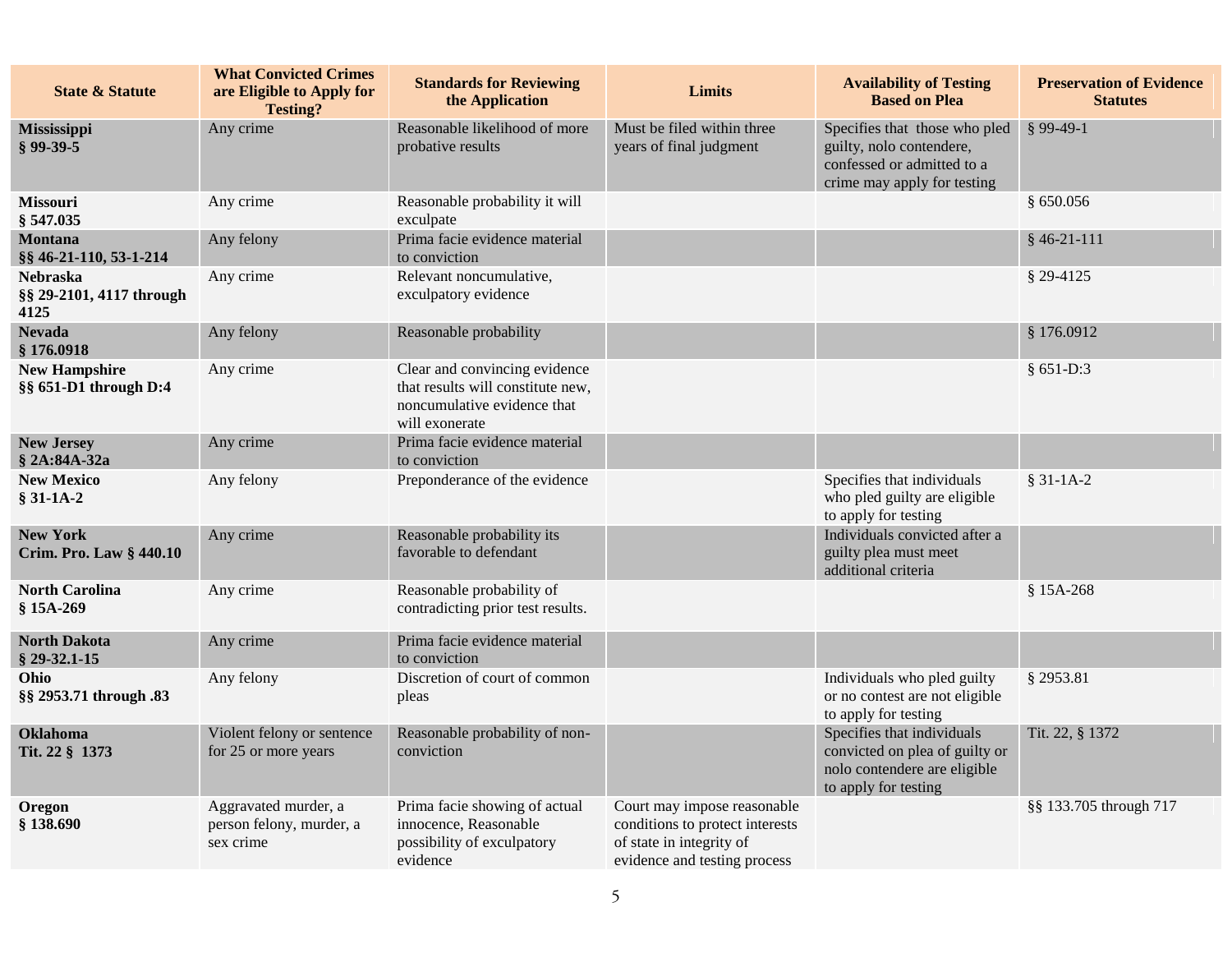| <b>State &amp; Statute</b>                                    | <b>What Convicted Crimes</b><br>are Eligible to Apply for<br><b>Testing?</b>                                                                                                       | <b>Standards for Reviewing</b><br>the Application                                                                        | Limits                                                                                                                               | <b>Availability of Testing</b><br><b>Based on Plea</b>                                                     | <b>Preservation of Evidence</b><br><b>Statutes</b>           |
|---------------------------------------------------------------|------------------------------------------------------------------------------------------------------------------------------------------------------------------------------------|--------------------------------------------------------------------------------------------------------------------------|--------------------------------------------------------------------------------------------------------------------------------------|------------------------------------------------------------------------------------------------------------|--------------------------------------------------------------|
| Pennsylvania<br>Tit. 42, § 9543.1                             | Any crime                                                                                                                                                                          | Prima facie showing of actual<br>innocence                                                                               |                                                                                                                                      |                                                                                                            |                                                              |
| <b>Rhode Island</b><br>§§ 10-9.1-11, 12                       | Any crime                                                                                                                                                                          | Reasonable probability of non-<br>conviction                                                                             |                                                                                                                                      |                                                                                                            | $$10-9.1-11$                                                 |
| <b>South Carolina</b><br>§§ 17-28-10 through 120              | Enumerated violations,<br>including murder, and<br>spousal sexual assault                                                                                                          | Preponderance of evidence that<br>evidence to be tested is material                                                      |                                                                                                                                      | An individual who pled<br>guilty or nolo contendere<br>may apply no later than 7<br>years after sentencing | $$17-28-320$                                                 |
| <b>South Dakota</b><br>$$23-5B-1$                             | Any felony                                                                                                                                                                         | Testing must show actual<br>innocence                                                                                    | Testing must be reasonable in<br>scope, use scientifically sound<br>methods and be consistent<br>with accepted forensic<br>practices |                                                                                                            |                                                              |
| <b>Tennessee</b><br>§§ 40-30-301 through 313                  | A person convicted of first<br>degree murder, second<br>degree murder, aggravated<br>rape, rape, aggravated<br>sexual battery or rape of a<br>child, attempt of these<br>offenses. | Reasonable probability of non-<br>conviction                                                                             |                                                                                                                                      |                                                                                                            | $$40-30-309$                                                 |
| <b>Texas</b><br>Crim. Proc. Code Ann. §§<br>64.01 through .05 | Any crime                                                                                                                                                                          | Preponderance of evidence of<br>non-conviction                                                                           |                                                                                                                                      | Specifies that guilty or nolo<br>contendere pleas do not limit<br>availability of testing                  | Gov. Code Ann. § 411.053<br>Crim. Proc. Code Ann. §<br>38.43 |
| <b>Utah</b><br>§§ 78B-9-301 through 304                       | Any felony                                                                                                                                                                         | Potential to produce new,<br>noncumulative evidence of<br>factual innocence                                              |                                                                                                                                      |                                                                                                            |                                                              |
| <b>Vermont</b><br>§§ 5561 through 5577                        | Enumerated violations,<br>including arson, murder,<br>sexual assault.                                                                                                              | Reasonable probability of non-<br>conviction                                                                             |                                                                                                                                      |                                                                                                            |                                                              |
| <b>Virginia</b><br>§ 19.2-327.1                               | Any felony                                                                                                                                                                         | Clear and convincing evidence<br>that testing is material,<br>necessary, non-cumulative                                  |                                                                                                                                      |                                                                                                            | § 19.2-270.4:1                                               |
| Washington<br>\$10.73.170                                     | Any felony                                                                                                                                                                         | Likelihood to demonstrate<br>innocence                                                                                   |                                                                                                                                      |                                                                                                            | \$10.73.170                                                  |
| <b>West Virginia</b><br>$$15-2B-14$                           | Any felony                                                                                                                                                                         | Prima facie showing that<br>evidence is material and would<br>raise reasonable probability of<br>more favorable sentence |                                                                                                                                      | Specifies that guilty or nolo<br>contendere pleas do not limit<br>availability of testing                  |                                                              |
| Wisconsin<br>\$974.07                                         | Any crime                                                                                                                                                                          | Reasonable probability of non-<br>conviction                                                                             |                                                                                                                                      |                                                                                                            | §968.205                                                     |